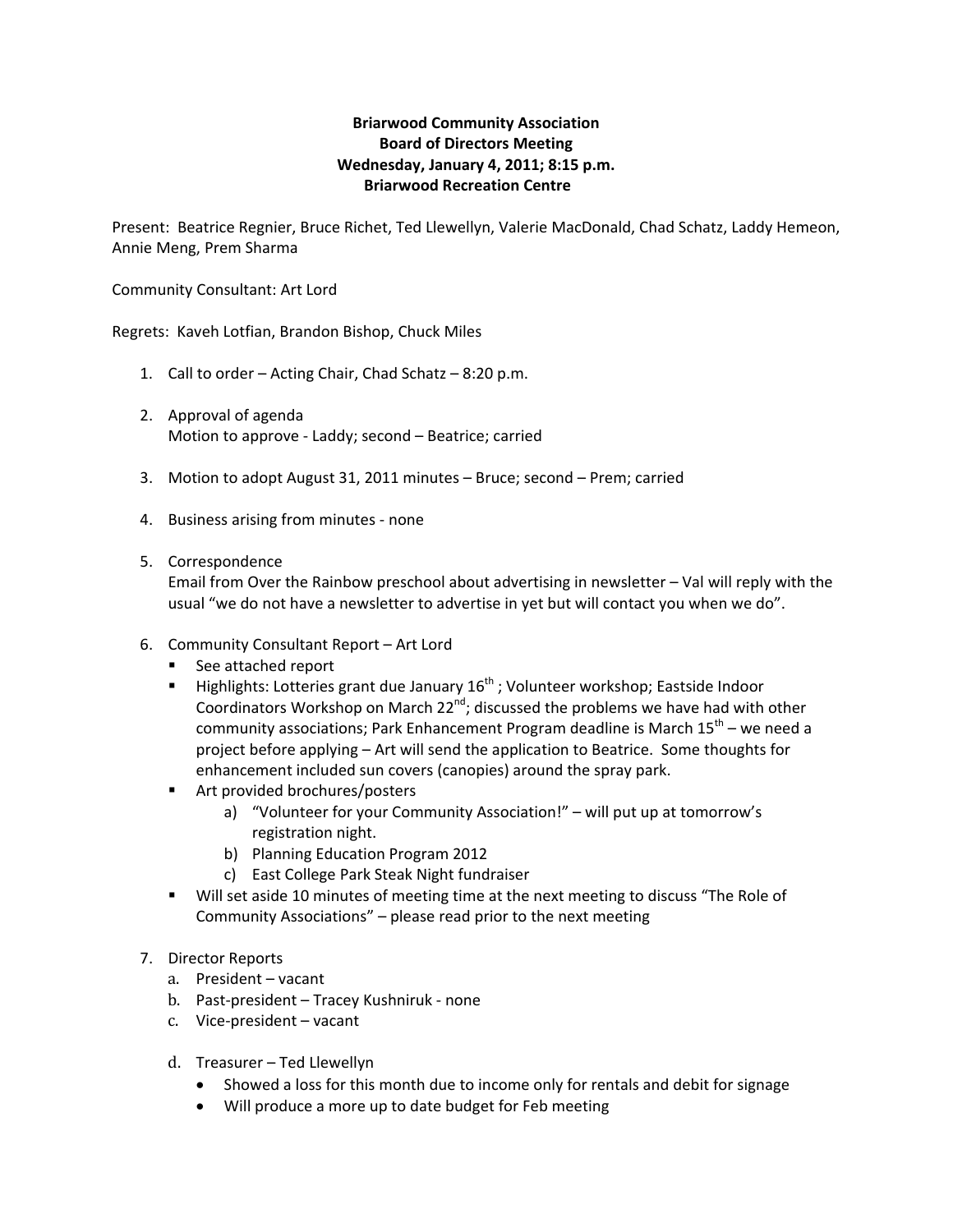- Bank balance is \$26,241
- e. Indoor Program Coordinator Chad Schatz (acting)
	- Pilates instructor no longer available but another instructor is looking for a place to teach but will not be coming here until March. She may also another class (not Pilates) as an early morning class.
	- Advertised only in Leisure Guide but Chad will advertise on Kijiji as well to catch late registrants.
	- Zumba has been moved to Roalnd Michener gym
	- Will continue to look at using online registration, determine what programs are viable and proceed/cancel as necessary, update bulletin board inside, create signage highlighting centre rentals.
- f. Team Sports Coordinator Laddy Hemeon
	- Two of the U6 and two of the U8 teams have signed up to play the Mini SISCO tournament. Coaches were responsible in registering the teams.
	- Received \$210 transfer player money from Adelaide Park Community Association.
	- Brenda Humenuik from BMO would like to know if we are interested in getting sponsorship again. There is no documentation right now; they would just like to know if we are interested in renewing it.
	- *Motion:* To verbally agree to renew the sponsorship with BMO and wait until the contract comes to make a final decision; second by Bruce
	- *Motion:* to purchase medals for all of the players who played indoor soccer (approximately 58 players). The estimated cost is \$250; second by Beatrice
- g. Communications Coordinator Annie Meng
	- City of Saskatoon has links to various community association websites. Annie has asked the board to look at the various websites and decide on your likes and dislikes. A deadline of 10 days from today has been set to send your thoughts to Annie.
	- Budget of \$2000 for website design available
- h. Civics Coordinator Bruce Richet
	- Building Signage and Bulletin Board Met with the supplier (Pelican Signs) as they installed the signage on the front of the Community Centre. Payment was recommended. Spoke with the supplier (ECCO Supply) as the board was being assembled and then again once it was finished. Looked for an installer with Custom Garage advising that they felt they did not have the expertise for such. Further discussion with ECCO underway to find an installer ASAP.
	- Christmas Lights ‐ Bought, installed and returned some solar lights. Lights installed on the two entrance monuments at Briarwood Road N and Briargate Road. Lights were very marginal in performance. Added seasonal Bows to all four entrance monuments.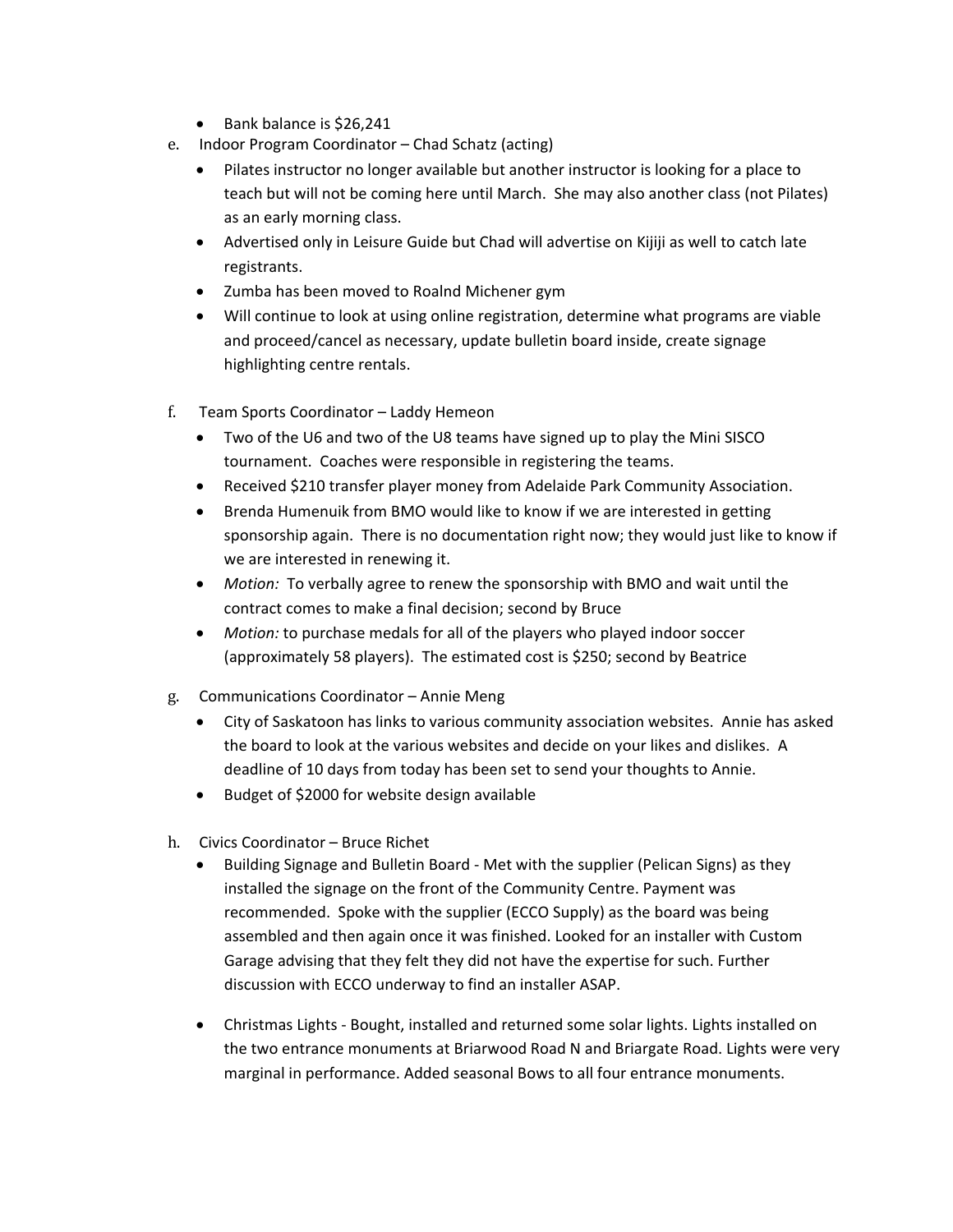- Plans are to arrange for Bulletin Board installation, prepare a draft of the rules for posting on the bulletin board for review and adoption by BCA and follow‐up with Traffic Management on the report dealing with the potential for a Three Way Stop at Briarwood Road N and Briargate Road.
- i. Parks Coordinator vacant ‐ none
- Volunteer/Membership Coordinator vacant none j.
- k. Rink Coordinator Chuck Miles
	- Dec  $11/11$  drilled multiple test holes determined ice thickness ok for use  $10''$  average ice thickness, typically want 8" or more, froze in posts etc, rink in full operation Dec 17/11. Replaced chain and sprockets on sweeper coming in under budget at \$126.51. Brander Enterprise in Meadow Lake donated the firewood for the season. Hauled firewood to Saskatoon, cut and split wood. Plans to Price replacement backstop netting.
	- Due to the lack of snow cover on the lake and the below freezing temperatures at night the lake was able to freeze to a safe thickness (10" as of Dec11/11) despite the lack of cold temperatures. Previous years the rink was started at 8" of ice thickness. 9 test holes were drilled around the lake to insure safety. However the surface of the ice was in poor condition thanks to all the goose droppings frozen on the ice and with the near freezing temperatures during the day it has been difficult to flood and freeze the surface properly. The warm temperatures predicted for the next week will have little impact on the ice. "Run‐off" from the streets is what will jeopardize the ice thickness on the lake and there is no snow to melt and run off so I don't see any issues but will monitor. The Sheppard family is once again supplying power for the night light. It appears rink usage has been typical of years past (very busy at times).
	- Request from community member to use the quad to clean the ice on a small pond behind Beechmont/Beechdale? Chad spoke to this individual at the end of December and Art received an email. Will speak to Chuck about the logistics of this request.
- l. Recreation Centre Chad Schatz
	- Cleaner broke her thumb and is unable to clean for at least the next month Chad's wife Shannon said she would clean for the month.
	- Averaging about 4 rentals per month.
	- Contacted SHR regarding guest speaker at a possible future event awaiting response
- m. Social ‐ vacant
- n. Director‐at‐large Prem Sharma None
- o. Director-at-large Brandon Bishop None
- p. Director‐at‐large Kaveh Lotfian ‐ None